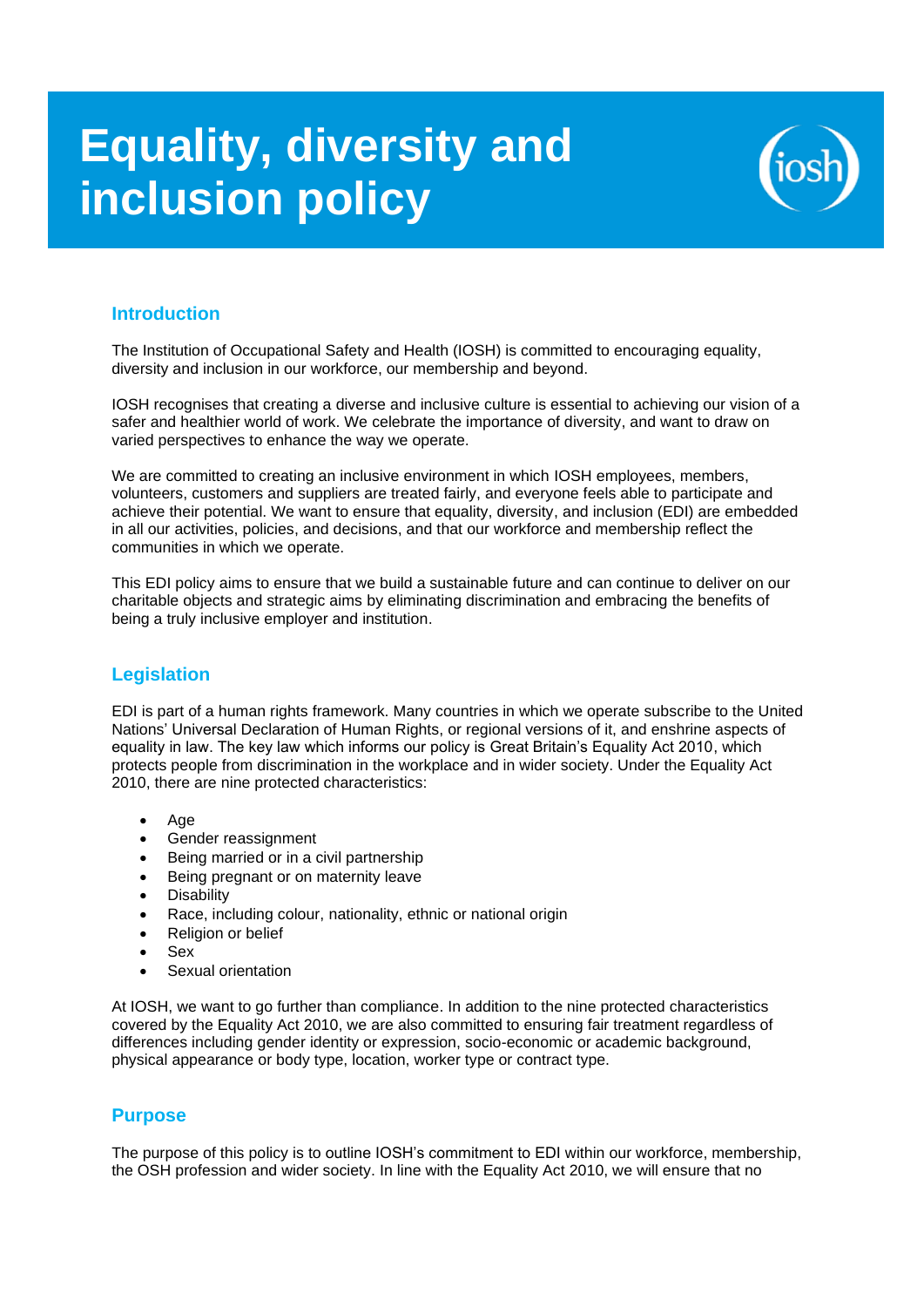employee, worker, job applicant, member, volunteer, customer or supplier experiences any unlawful discrimination, harassment and victimisation or any other prohibited conduct in their dealings with IOSH.

# **Scope**

The policy applies to employees, workers, customers and job applicants. It also applies to members and volunteers who represent IOSH. Any OSH professionals, external contractors, third parties or sub-contractors providing services on behalf of IOSH are also responsible for adhering to this policy.

# **Definitions of equality, diversity, and inclusion**

At IOSH, we believe that:

**Equality** aims to eradicate unjustified discrimination and promote human rights and social justice. When we talk about equality at IOSH, we mean treating people fairly and without bias, creating conditions which promote dignity and a culturally sensitive approach.

**Diversity** means recognising that people, whilst similar in many ways, are also different. Differences include age, disability, ethnicity, religion and belief, sexual orientation, neurodiversity, educational background, economic status, personality, communication style and more. Understanding, valuing, and effectively managing diversity can result in greater participation, benefiting individuals, IOSH and the wider OSH profession.

**Inclusion** is an active process that aims to create conditions where everyone can thrive. An inclusive environment is one in which everyone feels safe, valued and like they belong, regardless of their background, identity, or circumstances.

IOSH understands that equality, diversity and inclusion are not interchangeable but are interdependent. There can be no equality of opportunity if difference is not valued, harnessed, and taken into consideration.

# **Roles and responsibilities**

Every individual linked to IOSH has the responsibility of embracing and championing the principles of EDI. To ensure a culture of respect and dignity, all individuals will be expected to challenge and report any breaches of the policy. Responsibilities vary depending upon an individual's role and connection to IOSH.

Our **Board of Trustees**, **Chief Executive** and **Senior Leadership Team** have expressed their strategic and leadership commitment to embedding, developing and progressing equality, diversity and inclusion at IOSH.

As part of our leadership and decision making, **Leadership Forum** (the **Senior Leadership Team**  and all **Heads of Service**) must:

- Take overall responsibility for the implementation of the policy.
- Ensure this policy is promoted and understood by all stakeholders.
- Consider EDI in all activities and decisions.
- Support and promote EDI initiatives, internally and externally.
- Role model inclusive behaviour.

Additionally, the **Chief Executive** must take overall accountability for the delivery of the equality, diversity and inclusion policy.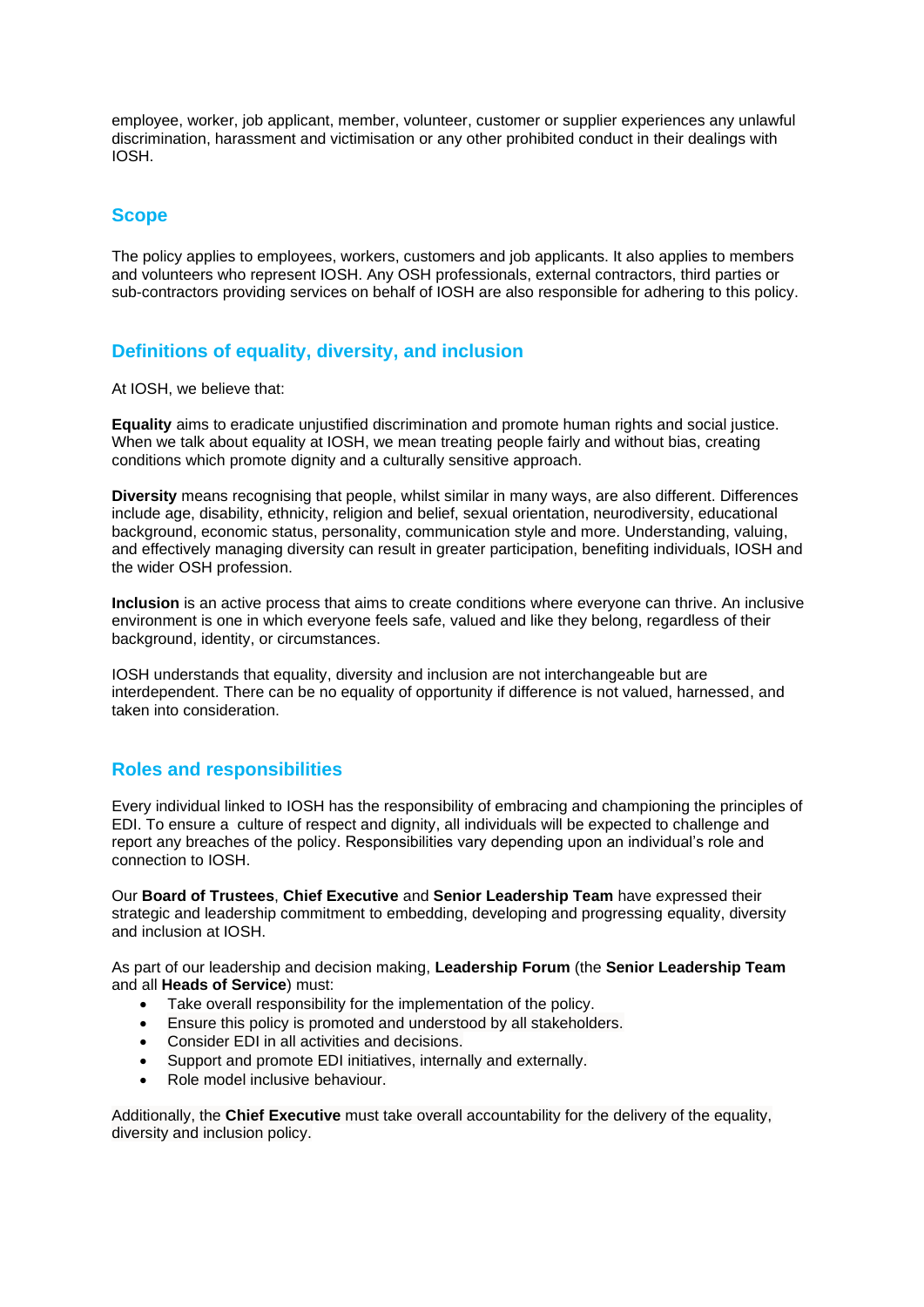#### **Managers and Designated Contacts** must:

- Ensure that this policy is communicated to all workers and provide advice, guidance and feedback to workers regarding their conduct.
- Exercise leadership in this field by encouraging inclusion, discouraging prejudice and modelling appropriate behaviour.
- Take appropriate action to deal with any breaches of the policy, or behaviour that could lead to a breach of the policy. Utilise the Disciplinary, Grievance or Dignity at Work policies when necessary and inform the People Team.

#### **All workers (employees, volunteers and contractors)** must:

- Familiarise themselves with and adhere to this policy.
- Treat colleagues, members and other stakeholders with respect and dignity at all times.
- Challenge any unfair, inappropriate or discriminatory behaviour, either directly, via their Line Manager/Designated Contact or via the People Team.
- Remember that workers can be held personally liable as well as, or instead of, the organisation, for any act of unlawful discrimination. Workers who commit serious acts of harassment may be guilty of a criminal offence.

### The **People Team** must:

- Provide training to managers and employees to educate them about EDI.
- Ensure that this policy is implemented in a reasonable and fair manner.
- Provide advice and guidance to managers and address any breaches of policy.

#### **Members, customers, suppliers and third parties** must:

- Familiarise themselves with and adhere to this policy.
- Treat IOSH employees, members and other stakeholders with respect and dignity at all times.
- Challenge any unfair, inappropriate or discriminatory behaviour, either directly or via your contact at IOSH.

All individuals connected to IOSH should take steps to promote the principles of this policy and contribute to the organisation's aim of providing an inclusive environment for all.

# **IOSH's commitment**

IOSH is committed to integrating EDI into everything we do, guided by the following principles:

- Promoting an environment where equality, dignity and respect apply to all.
- Taking positive steps to tackle unlawful and unfair discrimination, inequality and unfairness.
- Developing leaders to foster a culture of fairness, inclusivity and capability.
- Empowering individuals to challenge and address any unfair, discriminatory and inappropriate behaviour.
- Reducing barriers to improve our representation and address existing inequalities.
- Adopting practices that make the best use of individuals' differing skills and talents.

The policy and associated arrangements operate in accordance with statutory legislation, providing an overarching framework to ensure its aims are delivered through all of IOSH's employment policies and procedures.

# **Our obligations**

IOSH recognises and embraces its legal obligations to ensure individuals are not discriminated against in any form, victimised or suffer harassment on the grounds of recognised protected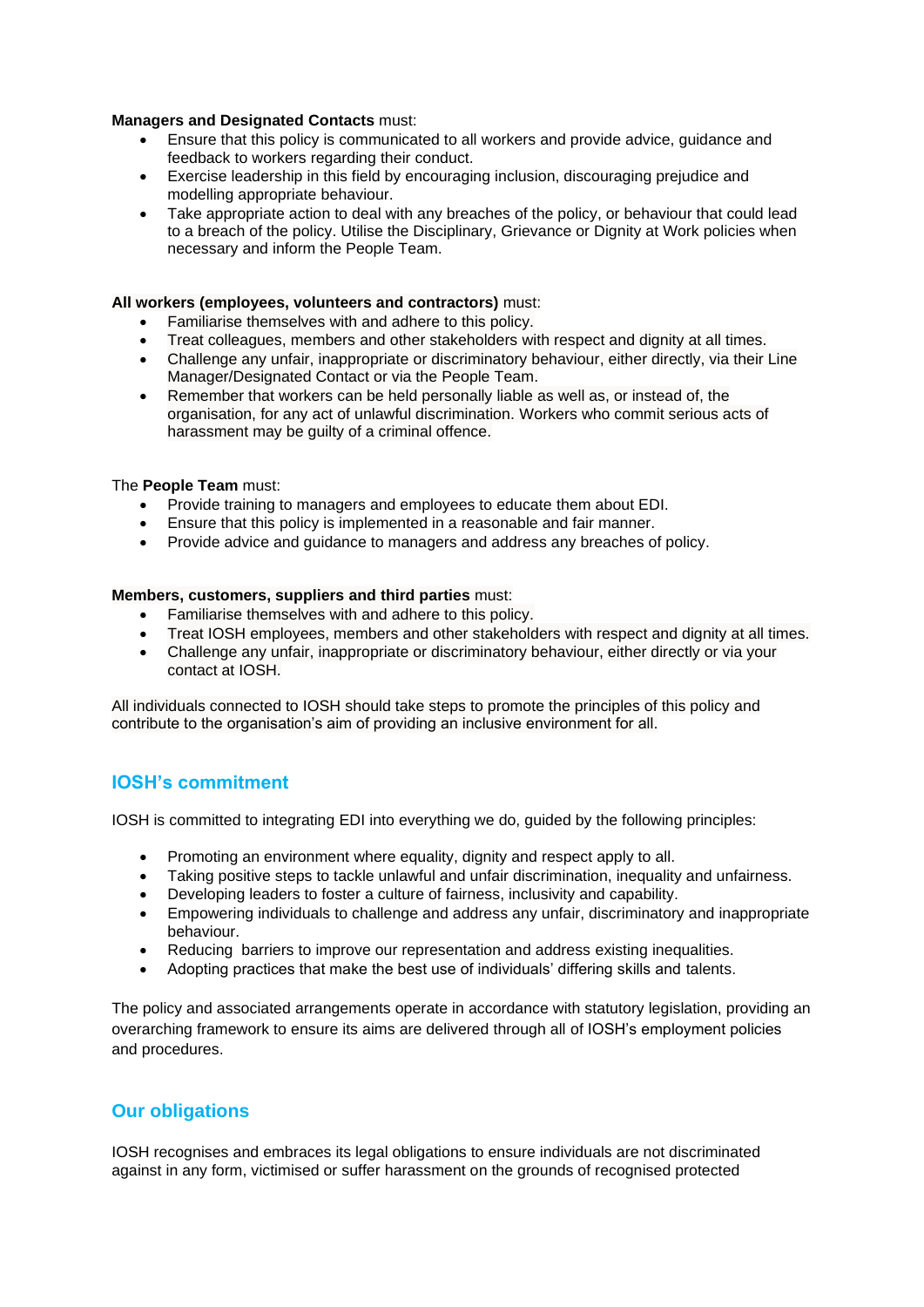characteristics under the Equality Act 2010 (age, gender reassignment, disability, marriage and civil partnership, pregnancy and maternity, race, religion or belief, sex and sexual orientation). In the context of this document, the *Definitions* section provides some useful descriptions.

IOSH will ensure all individuals have equal access to opportunities to develop and maintain skills and competencies to enable them to play their part in promoting equality and removing any obstacles to it.

IOSH will take steps to challenge prejudice, discrimination and harassment, as this policy underpins all decisions the organisation makes, and the actions taken by all individuals linked to IOSH.

# **Communication**

Employees, workers, volunteers and members will have access to a copy of this policy and will be required to read and understand it and will be notified of any changes to the policy.

## **Raising concerns**

In the first instance, employees will be advised to contact their Line Manager if they feel that they are being treated unfairly at work, or if they believe an act of unfair or unlawful discrimination has occurred, which is a breach of this policy. If the matter is not addressed to the employee's satisfaction, they have the right to raise a formal grievance using the organisation's Grievance Business Rule. Line Managers will ensure that all staff have regular one-to-one meetings and team meetings to ensure there are appropriate mechanisms in place for employees to give feedback on any concerns or areas of improvement they may have regarding EDI practices.

Any other individual connected to IOSH will be encouraged to raise their concerns regarding any possible breaches of this policy with their contact at IOSH or via the Customer Service Centre (csc@iosh.com)

While the policy cannot be directly applied to third parties with whom we work (contractors and suppliers), if any issues come to light with regard to equality and diversity in relation to any contractor of a third party or in our supply chain, the matter will be taken seriously and raised with the third party immediately by the relevant manager.

### **Monitoring**

IOSH will regularly monitor and evaluate its decision-making and assess the impact of its policies, procedures and processes to ensure fairness and legal compliance to all individuals. We will benchmark against best practice and seek feedback, both internally and externally, to achieve our EDI aims.

Collecting EDI data is essential to enable IOSH to continuously review our practices and inform appropriate action to ensure we are truly inclusive. We will continue to collect data from applicants to the organisation, workers and our membership. All information collated will remain confidential and be anonymised wherever possible. IOSH will ensure it complies with its responsibilities under the Data Protection Act 2018, the General Data Protection Regulation (GDPR) and the Data Retention and Archive Policy.

If monitoring highlights that IOSH, or areas within IOSH, are not representative, or that sections of the workforce or volunteers/members are not progressing appropriately, then appropriate action will be taken to address the issue.

Equality Impact Assessments may be completed to gain a better understanding of the impact of IOSH's policies and procedures and services/products.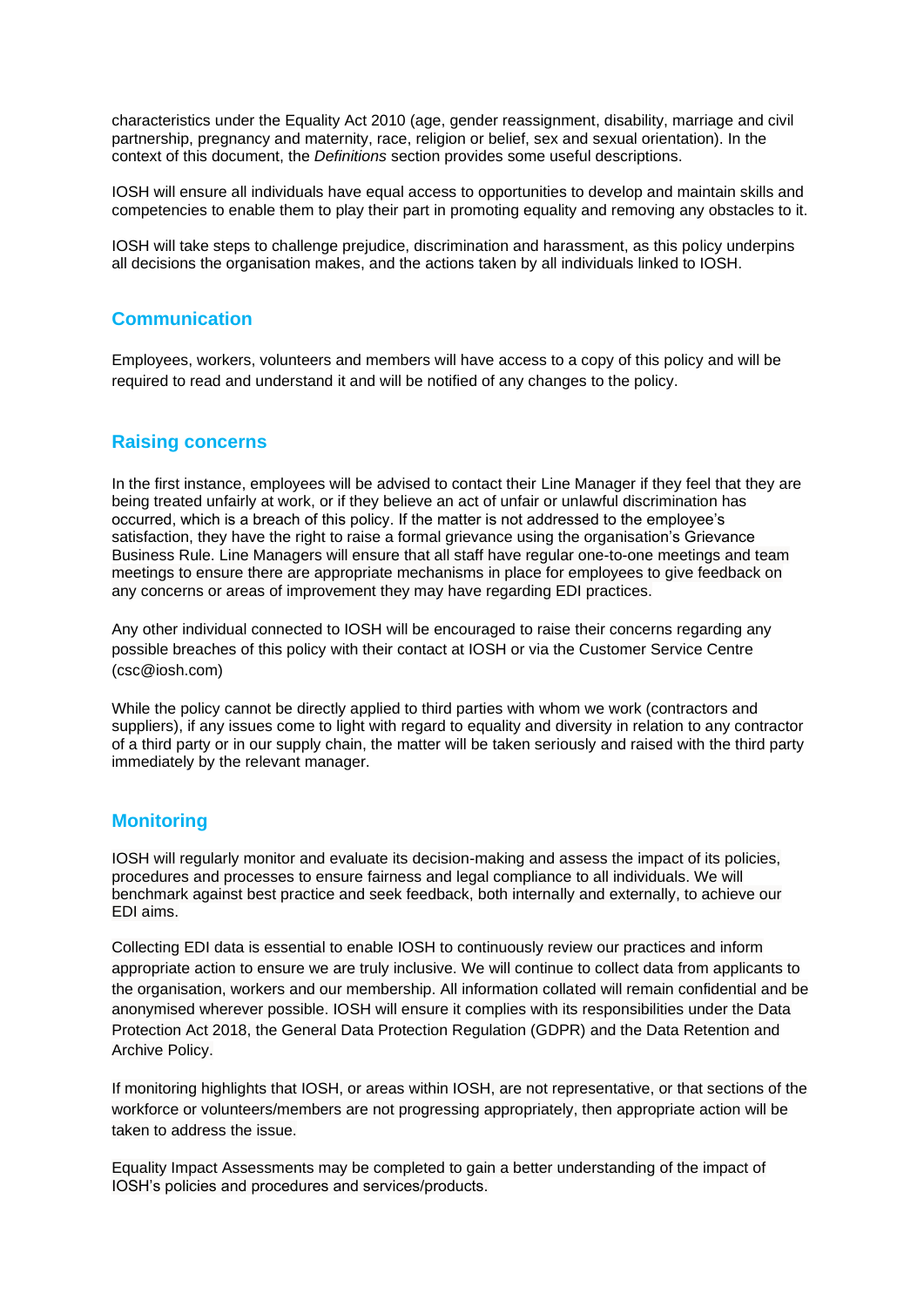# **Terms, definitions, acronyms, and abbreviations**

The following definitions are adapted from the Equality Act 2010 and guidance from ACAS (the Advisory, Conciliation and Arbitration Service).

#### **Protected characteristics**

Specific groups that are protected by the Equality Act 2010. There are nine protected characteristics: age, disability, gender reassignment, marriage and civil partnership, pregnancy and maternity, race, religion or belief, sex, sexual orientation.

#### **Direct discrimination**

When an individual is being treated unfairly because they have a recognised protected characteristic. are thought to have one, or because they associate with someone who has a protected characteristic.

Types of direct discrimination include **discrimination by association**, the unfair treatment of an individual because they associate with someone who has a protected characteristic and **discrimination by perception,** when someone is treated unfairly because it is thought that they possess a protected characteristic. This applies even if the individual does not possess that characteristic.

#### **Indirect discrimination**

When a rule, policy or arrangement applies to a group is less fair to a certain protected characteristic.

#### **Victimisation**

The unfair treatment of someone who has made or supported a complaint related to a protected characteristic, or being suspected of doing so.

#### **Bullying**

Although there is no legal definition of bullying, it can be described as behaviour that is intimidating, malicious or insulting and/or an abuse or misuse of power that is meant to undermine, humiliate or injure another person or group.

#### **Harassment**

When bullying or unwanted conduct is related to a protected characteristic, and has the purpose or effect of violating an individual's dignity or creating an intimidating, hostile, degrading, humiliating or offensive environment for the individual.

#### **Third party harassment**

The harassment of an individual by people not directly employed by the organisation, e.g. customers.

### **Review**

This policy will be reviewed annually by the Senior Leadership Team and Board of Trustees.

# **Version Control**

|     | <b>Last amended</b> | <b>Author</b>             | <b>Reason for amendment</b>   | <b>Review date</b> |
|-----|---------------------|---------------------------|-------------------------------|--------------------|
|     | N/A                 | Laura Mack (People        | Focus on inclusion in line    | Nov 2020           |
|     |                     | <b>Business Partner)</b>  | with EDI framework            |                    |
|     | Nov 2020            | Fayola Francis (EDI Lead) | Updated in line with EDI best | 06/05/2022         |
|     |                     |                           | practice                      |                    |
| 3.1 | May 2022            | Fayola Francis (EDI Lead) | Updated following feedback    | 07/06/2022         |
|     |                     |                           | from SLT                      |                    |